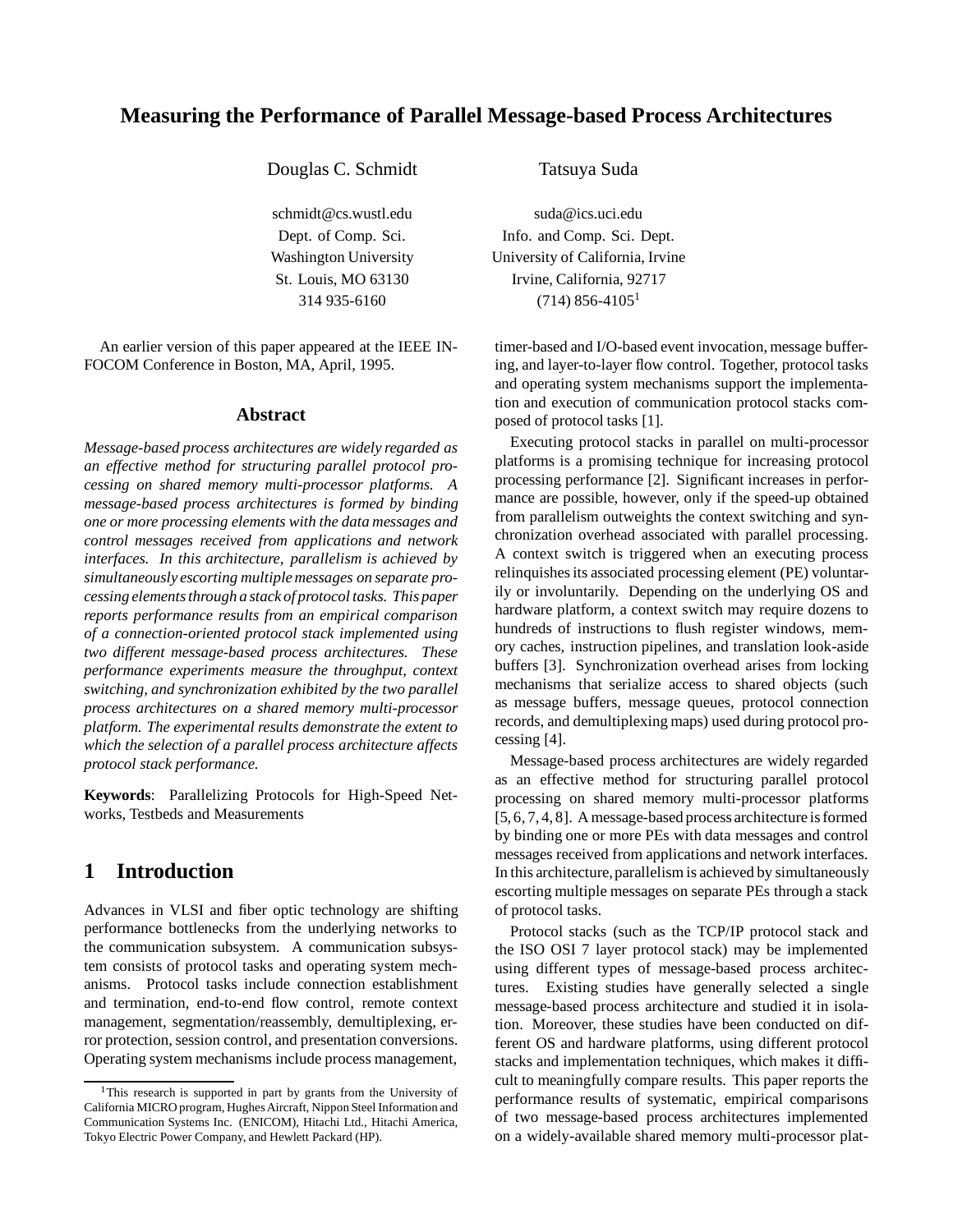form. The performance experiments were conducted using an object-oriented framework [9] that supports controlled experiments with alternative types of parallel process architectures. The framework controls for a number of relevant confounding factors (such as protocol functionality, concurrency control strategies, application traffic characteristics, and network interfaces). This enables precise measurement of the performance impact of using different process architectures to parallelize communication protocol stacks.

The paper is organized as follows: Section 2 outlines the two types of message-based process architectures and classifies related work accordingly; Section 3 examines empirical results from experiments performed using the framework; and Section 4 presents concluding remarks.

# **2 Message-based Process Architecture Examples**

Message-based process architectures associate processes<sup>2</sup> with messages, rather than with protocol layers or protocol tasks. Two common examples of message-based process architectures are *Connectional Parallelism* and *Message Parallelism*. The primary difference between these process architectures involves the point at which messages are demultiplexed onto a process. Connectional Parallelism demultiplexes all messages bound for the same connection onto the same process, whereas Message Parallelism demultiplexes messages onto any available process.

Connectional Parallelism uses a separate process to handle the messages associated with each open connection. As shown in Figure 1 (1), connections  $C_1$ ,  $C_2$ ,  $C_3$ , and  $C_4$  reside in separate processes that execute a stack of protocol tasks on all messages associated with their respective connection. Within a connection, multiple protocol tasks are invoked sequentially on each message flowing through the protocol stack. Outgoing messages generally borrow the thread of control from the application process and use it to escort messages down a protocol stack [11]. For incoming messages, a network interface or packet filter typically performs demultiplexing operations to determine the correct process to associate with each message.

Connectional Parallelism is particularly useful for server applications that handle many active connections simultaneously. The advantages of Connectional Parallelism are (1) inter-layer communication overhead is reduced (since moving messages between protocol layers does not require a context switch), (2) synchronization and communication overhead is relatively low within a given connection (since synchronous *intra-process* downcalls and upcalls may be used to communicate between the protocol layers), and (3) the amount of available parallelism is determined dynamically

since it is a function of the number of active connections (rather than a function of the number of layers or tasks, which are determined statically). One disadvantage with Connectional Parallelism is the difficulty of PE load balancing. For example, a highly active connection may swamp its PE with messages, leaving other PEs tied up at less active or idle connections.

Message Parallelism associates a separate process with every incoming or outgoing message. As illustrated in Figure 1 (2), a process receives a message from an application or network interface and escorts that message through the protocol processing tasks in the protocol stack. As with Connectional Parallelism, outgoing messages typically borrow the thread of control from the application that initiated the message transfer.

The advantages of Message Parallelism are similar to those for Connectional Parallelism. In addition, the amount of available parallelism may be higher since it depends on the number of messages exchanged, rather than the number of connections. Likewise, processing loads may be balanced more evenly between PEs since each incoming message may be dispatched to an available PE. The primary disadvantage of Message Parallelism is the overhead resulting from synchronization and mutual exclusion primitives required to serialize access to shared resources (such as memory buffers and control blocks that reassemble protocol segments addressed to the same higher-layer connection).

A number of studies have investigated the performance characteristics of message-based process architectures. All these studies utilized shared memory platforms. [6] measured the performance of the TCP, UDP, and IP protocols using Message Parallelism on a uniprocessor platform running the *x*-kernel. [4] measured the impact of synchronization on Message Parallelism implementations of TCP and UDP transport protocols built within a multi-processor version of the *x*-kernel. Likewise, [8] examined performance issues in parallelizing TCP-based and UDP-based protocol stacks using a different multi-processor version of the *x*-kernel. [10] measured the performance of the Nonet transport protocol on a multi-processor version of Plan 9 STREAMS developed using Message Parallelism. [7] measured the performance of the ISO OSI protocol stack, focusing primarily on the presentation and transport layers using Message Parallelism. [12] measured the performance of the TCP/IP protocol stack using Connectional Parallelism in a multi-processor version of System V STREAMS.

The research presented in this paper extends existing work by measuring the performance of two message-based process architectures in a controlled environment. Furthermore, our experiments report the impact of both context switching and synchronization overhead on communication subsystem performance. In addition to measuring data link, network, and transport layer performance, our experiments also measure presentation layer performance. The presentation layer is widely considered to be a major bottleneck in high-performance communication subsystems [13].

 $2$ In this paper, the term "process" is used to refer to a series of instructions executing within an address space; this address space may be shared with other processes. Different terminology (such as lightweight processes or threads) has also been used to denote the same basic concepts. Our use of the term process is consistent with definitions presented in [10, 11].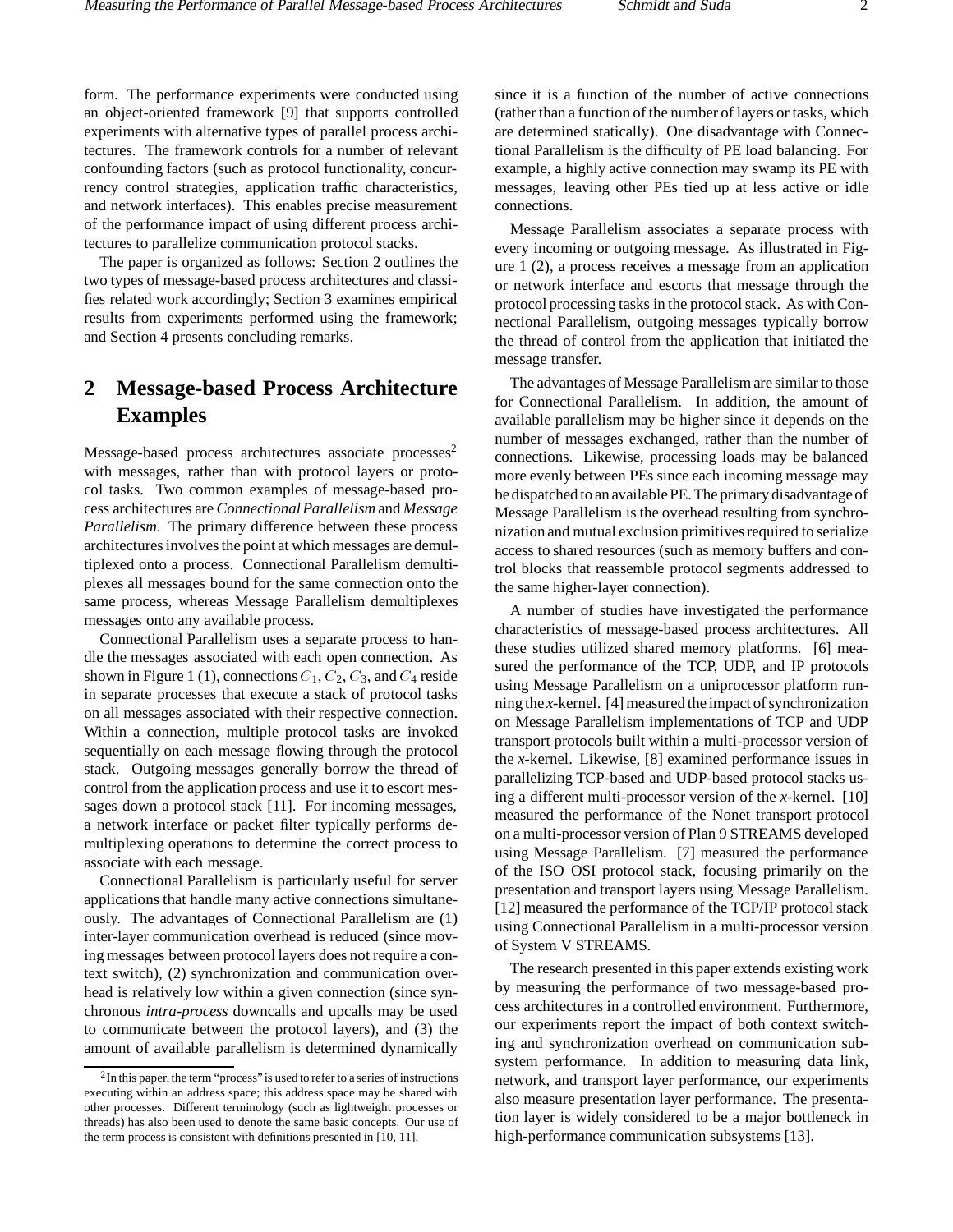

Figure 1: Message-based Process Architecture Examples

# **3 Communication Subsystem Performance Experiments**

This section presents performance results obtained by measuring the data reception portion of a connection-oriented protocol stack implemented using the *Message-Parallelism* and *Connectional Parallelism* process architectures. In this section, the multi-processor platform and the measurement tools used in the experiments, communication protocol stack and process architectures, and performance results are presented.

#### **3.1 Multi-processor Platform**

All experiments were conducted on an otherwise idle Sun SPARCcenter 2000 shared memory symmetric multiprocessor. This SPARCcenter platform contained 640 Mbytes of RAM and 20 superscalar SPARC 40 MHz processing elements (PEs), each rated at approximately 135 MIPs. The operating system used for the experiments was release 5.3 of SunOS. SunOS 5.3 provides a multi-threaded kernel that allows multiple system calls and device interrupts to execute in parallel on the SPARCcenter platform [14]. Both the process architectures in the experiments execute protocol tasks using separate SunOS unbound threads. These unbound threads are multiplexed over  $1, 2, 3, \ldots 20$ SunOS lightweight processes (LWPs) within an OS process. The SunOS scheduler maps each LWP directly onto a separate kernel thread. Since kernel threads are the units of PE scheduling and execution in SunOS, multiple LWPs run

protocol tasks in parallel on the SPARCserver's 20 PEs.

The memory bandwidth of the SPARCserver platform is approximately 750 Mbits/sec. In addition to memory bandwidth, communication subsystem throughput is significantly affected by the context switching and synchronization overhead of the multi-processor platform. Scheduling and synchronizing a SunOS LWP requires a kernel-level context switch. This context switch flushes register windows and updates instruction and data caches, instruction pipelines, and translation lookaside buffers [3]. These activities take approximately 50  $\mu$ secs to perform between LWPs running in the same process. During this time, the PE incurring the context switch does not execute any protocol tasks.

Synchronization operations were implemented using SunOS adaptive spin-locks (called mutex objects [14]). Adaptive spin-locks ensure mutual exclusion by using an atomic hardware instruction that polls a designated memory location until one of the following conditions occur:

- The value at this location is changed by the process that currently owns the lock. This signifies that the lock has been released and may now be acquired by the spinning process.
- The process that is holding the lock goes to sleep. At this point, the spinning process also puts itself to sleep to avoid unnecessary polling [14]. When contention for a mutex is low, acquiring an adaptive spin-lock rarely triggers a context switch.

On a multi-processor, the overhead incurred by a spin-lock is relatively minor. Hardware-based polling does not cause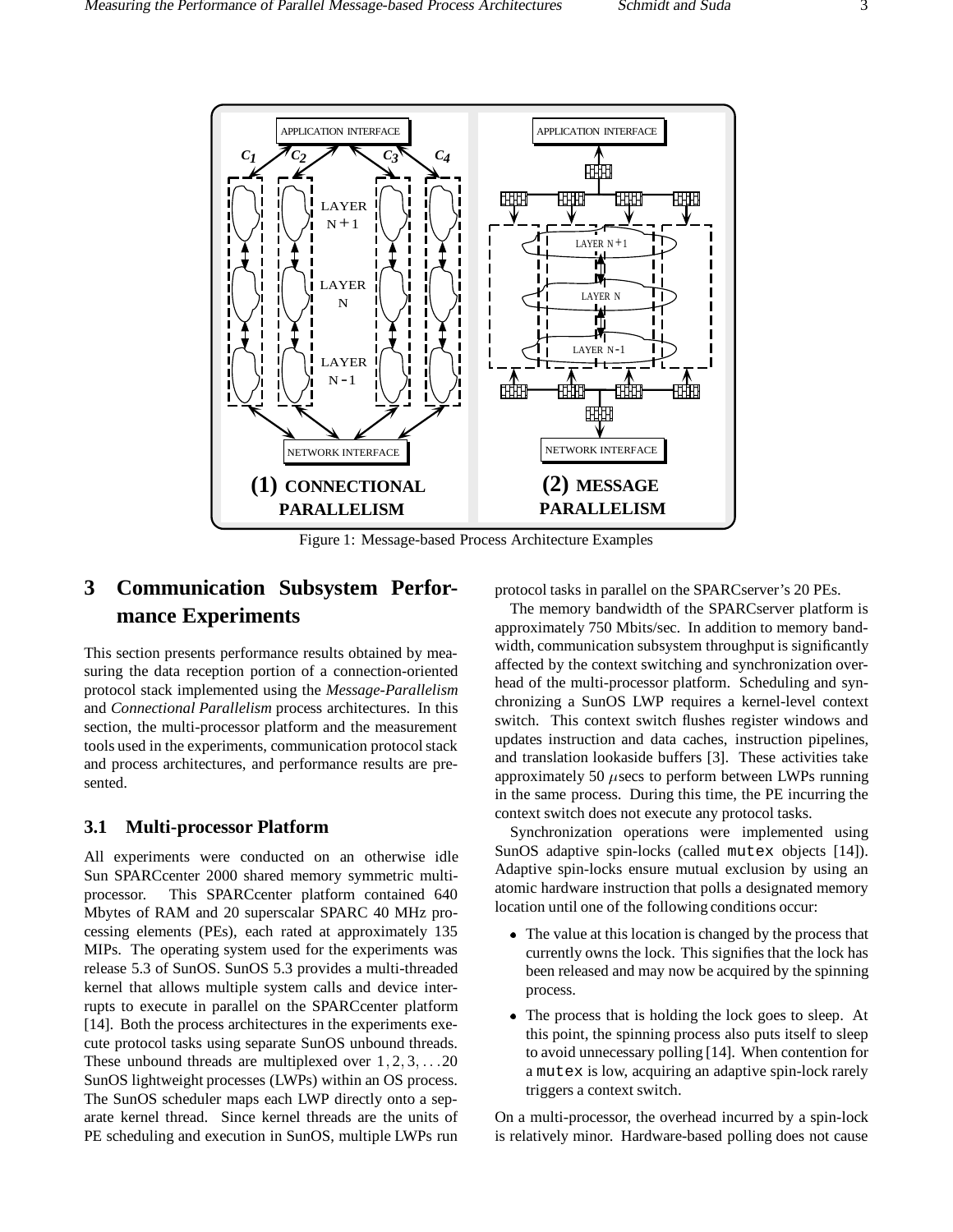contention on the system bus since it only affects the local PE caches of processes that are spinning on a mutex object. Measurements indicated that approximately 4  $\mu$  secs were required to acquire or release a mutex object when no other PEs contended for the lock. In contrast, when all 20 PEs contended for a mutex object, the time required to perform the locking methods increased to approximately 55  $\mu$ secs.

## **3.2 The Structure and Functionality of the Communication Protocol Stack**

The protocol stack investigated in the experiments was based on the connection-oriented TCP transport protocol. This protocol stack contained data-link, network, transport, and presentation layers. The presentation layer was included in the experiments since it represents a major bottleneck in high-performance communication subsystems [7, 13].

The connection-oriented communication protocol stack in this study was developed using components provided by the ADAPTIVE Server eXecutive (ASX) framework [9]. The ASX framework contains an integrated set of object-oriented components that facilitate experimentation with process architectures on shared memory multi-processor platforms.

Components in the ASX framework are responsible for coordinating one or more *Streams*. A Stream is an object used to configure and execute protocol-specific functionality in the ASX framework's run-time environment. As illustrated in Figure 2, a Stream contains a series of inter-connected Modules that may be linked together by developers at installation-time or by applications at run-time. Modules are objects that developers use to decompose the architecture of a protocol stack into distinct layers of functionality. Each layer implements a cluster of related protocol-specific tasks (such as an end-to-end transport service, a presentation layer formatting service, or a real-time PBX signal routing service). Every Module contains a pair of Queue objects that partition a layer into its constituent read-side and write-side protocol-specific processing tasks.

The ASX framework employs a number of object-oriented design techniques (such as design patterns [15] and hierarchical decomposition [16]) and object-oriented language features (such as abstract classes, inheritance, dynamic binding, and parameterized types). These design techniques and language features enable developers to incorporate protocolspecific functionality into a Stream without modifying the protocol-independent framework components. For example, incorporating a new layer of protocol functionality into a Stream at installation-time or at run-time involves the following steps:

1. Inheriting from the Queue interface and selectively overriding the put and svc methods<sup>3</sup> in the Queue subclass to implement protocol-specific functionality

- 2. Allocating a new Module that contains two instances (one for the read-side and one for the write-side) of the protocol-specific Queue subclass
- 3. Inserting the Module into a Stream object at the appropriate layer (*e.g.,* the transport layer, network layer, data-link layer, etc.)

The ASX framework incorporates concepts from several other modular communication frameworks such as System V STREAMS [17], the *x*-kernel [6], and the Conduit [18] (a survey of these and other communication frameworks appears in [1]). These frameworks contain toolsthat support the flexible configuration of communication subsystems. These tools support the interconnection of building-block protocol components (such as message managers, timer-based event dispatchers, and connection demultiplexers [6] and other reusable protocol mechanisms [19]) to form protocol stacks.

In addition to supplying building-block protocol components, the ASX framework also extends the features provided by existing communication frameworks. In particular, ASX provides components that decouple protocol-specific functionality from the following structural and behavioral characteristics of a communication subsystem:

- The type of locking mechanisms used to synchronize access to shared objects
- The use of different message-based process architectures
- The use of kernel-level vs. user-level execution agents

In this study, inheritance and parameterized types were used to hold protocol stack functionality constant, while the process architecture was systematically varied. Each layer in a protocol stack was implemented as a Module, whose readside and write-side inherit interfaces and implementations from the Queue abstract class. The synchronization and demultiplexing mechanisms required to implement different process architectures were parameterized using C++ template class arguments. These templates were instantiated based upon the type of process architecture being tested.

Data-link layer processing in the protocol stack was performed by the DLP Module. This Module transformed network packets received from a network interface into the canonical message format used internally by the interconnected Queue components in a Stream. Preliminary tests conducted with the widely-available ttcp benchmarking tool indicated that the SPARCcenter multi-processor platform processed messages through a protocol stack much faster than our 10 Mbps Ethernet network interface was capable of handling. Therefore, the network interface in our process architecture experiments was simulated with a single-copy pseudo-device driver operating in loop-back mode. This approach is consistent with those used in [4, 7, 8].

The transport and network layers of the protocol stack was based on the TCP/IP implementations in the BSD 4.3 Reno release. The 4.3 Reno TCP implementation contains

 $3A$  Queue's put method borrows the thread of control from an adjacent Queue that invoked it. In contrast, a Queue's svc method is invoked by a separate process associated with the Queue. The put method synchronously performs protocol tasks that require immediate processing, whereas the svc method performs protocol tasks that may be deferred and run asynchronously.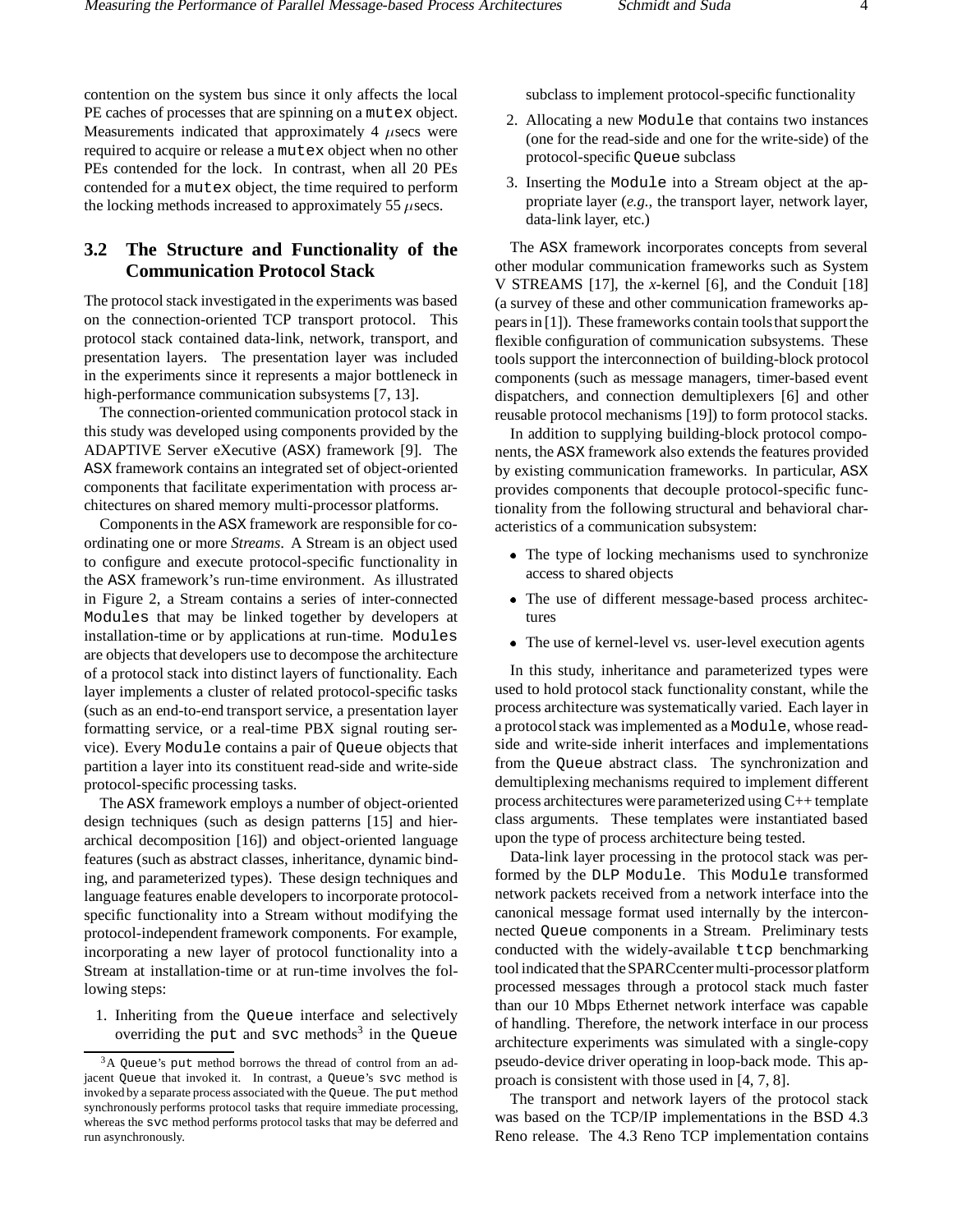

PROCESS OR THREAD WRITE QUEUE OBJECT WRITE READ<br>
MODULE QUEUE QUEUE<br>
OBJECT OBJECT OBJECT MODULE<br>OBJECT MESSAGE OBJECT

Figure 2: ASX-based Message-based Process Architectures

the TCP header prediction enhancements, as well as the TCP slow start algorithm and congestion avoidance features. The TCP transport protocol was configured into the ASX framework via the TCP Modules. Network layer processing was performed by the IP Module. This Module handled routing and segmentation/reassembly of Internet Protocol (IP) packets.

Presentation layer functionality was implemented in the XDR Module using marshaling routines produced by the ONC eXternal Data Representation (XDR) stub generator. The ONC XDR stub generator translates type specifications into marshaling routines. These marshaling routines encode/decode implicitly-typed messages before/after exchanging them among hosts that may possess heterogeneous processor byte-orders. The ONC presentation layer conversion mechanisms consist of a type specification language (XDR) and a set of library routines that implement the appropriate encoding and decoding rules for built-in integral types (*e.g.,* char, short, int, and long), as well as real types (*e.g.,* float and double). These library routines may be combined to produce marshaling routines for arbitrarily complex userdefined composite types (such as record/structures, unions, arrays, and pointers). Messages exchanged via XDR are implicitly-typed, which improves marshaling performance at the expense of run-time flexibility.

The XDR routines generated for the connectionless and connection-oriented protocol stacks converted incoming and outgoing messages into and from variable-sized arrays of structures containing a set of integral and real values. The XDR processing involved byte-order conversions, as well as dynamic memory allocation and deallocation.

### **3.3 Structure of the Process Architectures**

This section outlines the structure of the message-based process architectures used to parallelize the connection-oriented protocol stack described above.

### **3.3.1 Connectional Parallelism**

The protocol stack depicted in Figure 2 (1) illustrates an ASX-based implementation of the Connectional Parallelism (CP) process architecture outlined in Section 2. Each process performs the data-link, network, transport, and presentation layer tasks sequentially for a single connection. Protocol tasks are divided into four interconnected Modules, corresponding to the data-link, network, transport, and presentation layers. Data-link processing is performed in the CP DLP Module. The Connectional Parallelism implementation of this Module performs "eager demultiplexing" via a packet filter at the data-link layer. Thus, the CP\_DLP Module uses its read-side svc method to demultiplex incoming messages onto the appropriate transport layer connection. In contrast, the CP IP, CP TCP, and CP XDR Modules perform their processing synchronously in their respective put methods. To eliminate extraneous data movement overhead, a pointer to a message is passed between protocol layers.

#### **3.3.2 Message Parallelism**

Figure 2 (2) depicts the Message Parallelism (MP) process architecture used for the TCP-based connection-oriented protocol stack. When an incoming message arrives, it is handled by the  $MP\_DLP$ : svc method. This method manages a pool of pre-spawned SunOS unbound threads. Each message is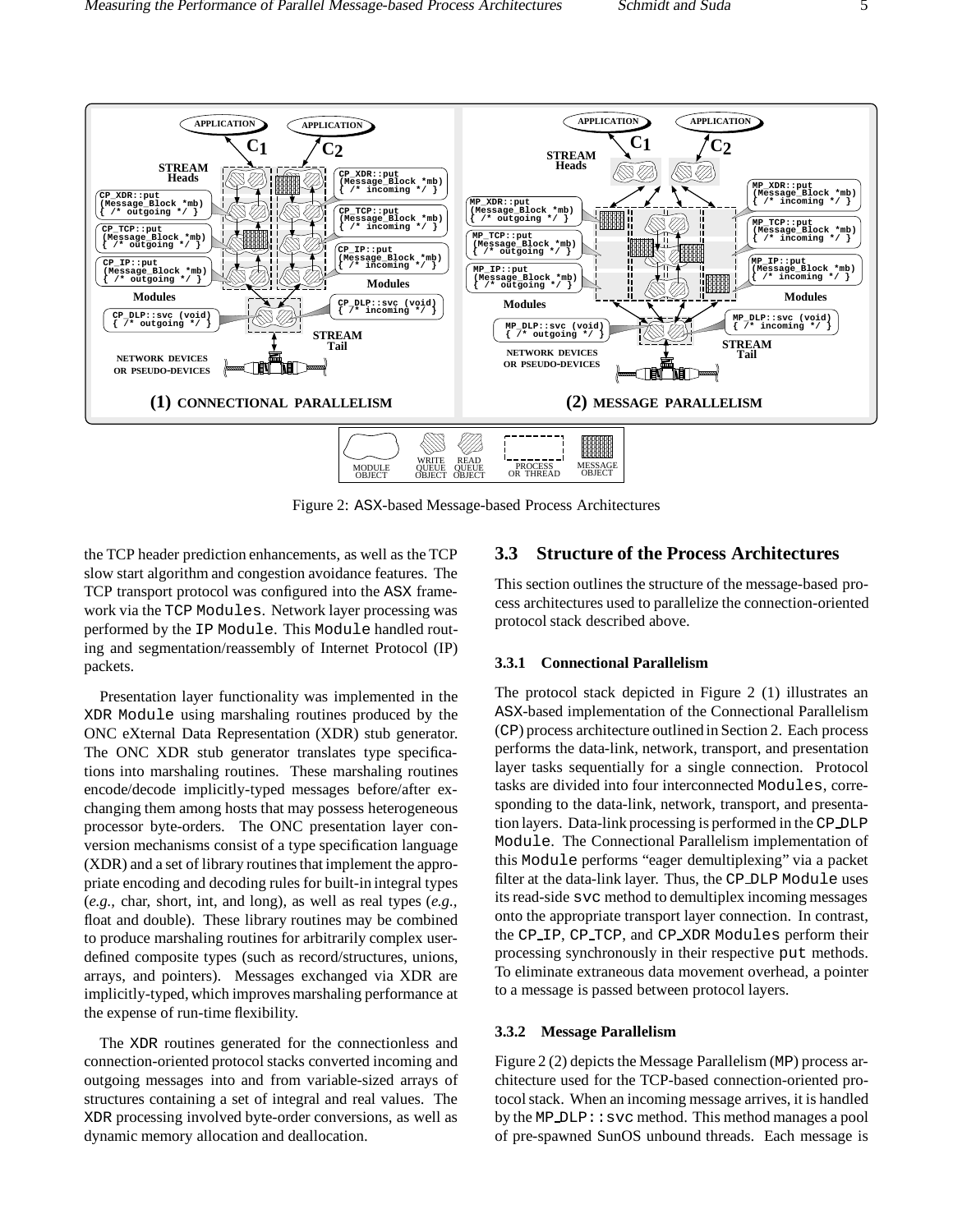associated with an unbound thread that escorts the message synchronously through a series of interconnected Queues that form a protocol stack. Each layer of the protocol stack performs the protocol tasks defined by its Queue. When these tasks are complete, an upcall may be used to pass the message to the next adjacent layer in the protocol stack. The upcall is performed by invoking the put method in the adjacent layer's Queue. This put method borrows the thread of control from its caller and executes the protocol tasks associated with its layer.

The connection-oriented  $MP_TCP:$ : put method utilizes several mutex synchronization objects. As separate messages from the same connection ascend the protocol stack in parallel, these mutex objects serialize access to perconnection control blocks. Serialization is required to protect shared resources (such as message queues, protocol connection records, TCP segment reassembly, and demultiplexing tables) against race conditions.

The ASX-based Connectional Parallelism and Message Parallelism implementations optimize message management by using SunOS thread-specific storage [14] to buffer messages as they flow through a protocol stack. This optimization leverages off the cache affinity properties of the SunOS shared memory multi-processor. In addition, it minimizes the cost of synchronization operations used to manage the global dynamic memory heap.

### **3.4 Measurement Results**

This section presents results obtained by measuring the data reception portion of the connection-oriented protocol stack developed using the process architectures described in Section 3.3. Three types of measurements were obtained for each combination of process architecture and protocol stack: *average throughput*, *context switching overhead*, and *synchronization overhead*. Average throughput measured the impact of parallelism on protocol stack performance. Context switching and synchronization measurements were obtained to help explain the variation in the average throughput measurements.

Average throughput was measured by holding the protocol functionality, application traffic, and network interfaces constant, while systematically varying the process architecture in order to determine the impact on performance. Each benchmarking run measured the amount of time required to process 20,000 4 kbyte messages. In addition, 10,000 4 kbyte messages were transmitted through the protocol stacks at the start of each run to ensure that all the PE caches were fully initialized (the time required to process these initial 10,000 messages was not used to calculate the throughput performance). Each test was run using  $1, 2, 3, \ldots$  20 PEs, with each test replicated a dozen times and the results averaged. The purpose of replicating the tests was to insure that the amount of interference from internal OS process management tasks did not perturb the results.

Various statistics were collected using an extended version



Figure 3: Connection-oriented Connectional Parallelism Throughput

of the widely available ttcp protocol benchmarking tool. The ttcp tool measures the amount of OS processing resources, user-time, and system-time required to transfer data between a transmitter process and a receiver process. The flow of data is uni-directional, with the transmitter flooding the receiver with a user-specified number of data buffers. Various sender and receiver parameters (such as the number of data buffers transmitted and the size of data buffers and protocol windows) may be selected at run-time.

The version of ttcp used in our experiments was modified to use ASX-based connection-oriented and connectionless protocol stacks. These protocol stacks were configured in accordance with the process architectures described in Section 3.3. The ttcp tool was also enhanced to allow a userspecified number of connections to be active simultaneously. This extension enabled us to measure the impact of multiple connections on the performance of the connection-oriented protocol stacks using message-based process architectures.

#### **3.4.1 Throughput Measurements**

Figures 3 and 4 depict the average throughput for the Connectional Parallelism and Message Parallelism process architectures used to implement the connection-oriented protocol stack. Each test run for these connection-oriented process architectures used 20 connections. These figures report the average throughput (in Mbits/sec), measured both with and without presentation layer processing. The figures illustrate how throughput is affected as the number of PEs increase from 1 to 20. Figures 5 and 6 indicate the relative speedup that resulted from successively adding another PE to each process architecture. Relative speedup is computed by dividing the average aggregated throughput for  $n$  PEs (shown in Figures 3 and 4, where  $1 \leq n \leq 20$ ) by the average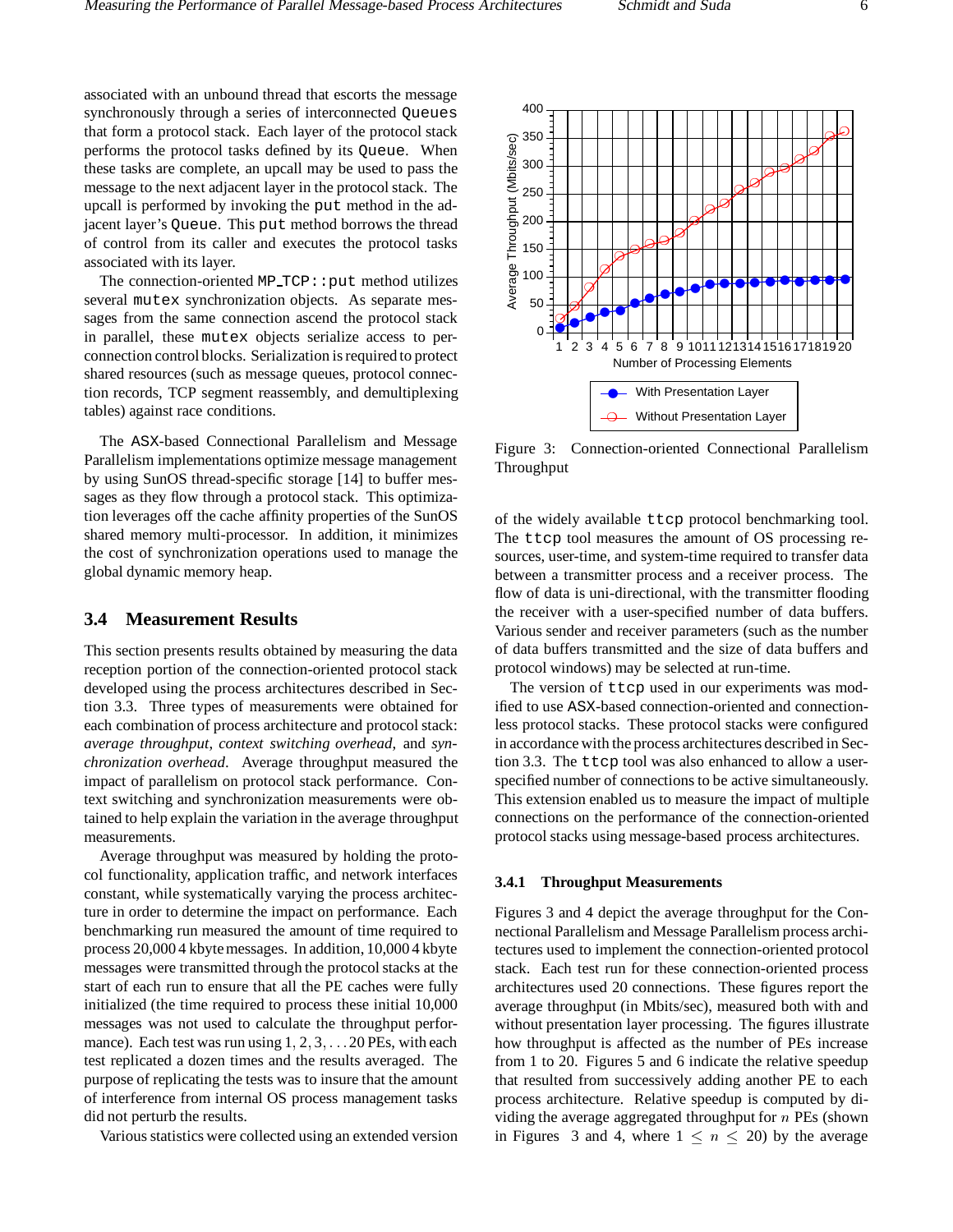

Figure 4: Connection-oriented Message Parallelism Throughput

throughput for 1 PE.

The results from Figures 3, 4, 5, and 6 indicate that increasing the number of PEs generally improves the average throughput in the message-based process architectures. Connection-oriented Connectional Parallelism exhibited the highest performance, both in terms of average throughput and in terms of relative speedup. The average throughput of Connectional parallelism with presentation layer processing peaks at approximately 100 Mbits/sec (shown in Figure 3). The average throughput without presentation layer processing peaks at just under 370 Mbits/sec. These results indicate that the presentation layer represents a significant portion of the overall protocol stack overhead. As shown in Figure 5, the relative speedup of Connectional Parallelism without presentation layer processing increases steadily from 1 to 20 PEs. The relative speedup with presentation layer processing is similar up to 12 PEs, at which point it begins to level off. This speedup curve flattens due to the additional overhead from data movement and synchronization performed in the presentation layer.

The average throughput achieved by connection-oriented Message Parallelism without presentation layer processing peaks at just under 130 Mbits/sec (shown in Figure 4). When presentation layer processing is performed, the average throughput is 1.5 to 3 times lower, peaking at approximately 90 Mbits/sec. Note, however, that the relative speedup without presentation layer processing (shown in Figure 6) flattens out after 8 CPUs. This speedup curve flattens out when presentation layer processing is omitted due to increased contention for shared synchronization objects at the transport layer. This synchronization overhead is discussed further in Section 3.4.3. In contrast, the relative speedup of connection-oriented Message Parallelism with presentation layer processing grows steadily from 1 to 20 PEs. This



Figure 5: Relative Speedup for Connection-oriented Connectional Parallelism

behavior suggests that connection-oriented Message Parallelism benefits more from parallelism when the protocol stack contains presentation layer processing. This finding is consistent with those reported in [8], and is related to the minimal synchronization requirements of the presentation layer (compared with the higher relative amounts of synchronization in the connection-oriented transport layer).

A limitation with Connectional Parallelism is that each individual connection executes sequentially. Therefore, Connectional Parallelism becomes most effective as the number of connections approaches the number of PEs. In contrast, Message Parallelism utilizes multiple PEs more effectively when the number of connections is much less than the number of PEs. Figure 7 illustrates this point by graphing average throughput as a function of the number of connections. This test held the number of PEs constant at 20, while increasing the number of connections from 1 to 20. Connectional Parallelism consistently out-performs Message Parallelism as the number of connections becomes greater than 10.

#### **3.4.2 Context Switching Measurements**

Measurements of context switching overhead were obtained by modifying the ttcp benchmarking tool to use the SunOS 5.3 /proc process file system. The /proc file system provides access to the executing image of each process in the system. It reports the number of voluntary and involuntary context switches incurred by SunOS LWPs within a process. Figures 8 and 10 illustrate the number of voluntary and involuntary context switches incurred by transmitting the 20,000 4 kbyte messages through the process architectures and protocol stacks measured in this study.

A voluntary context switch is triggered when a protocol task puts itself to sleep awaiting certain resources (such as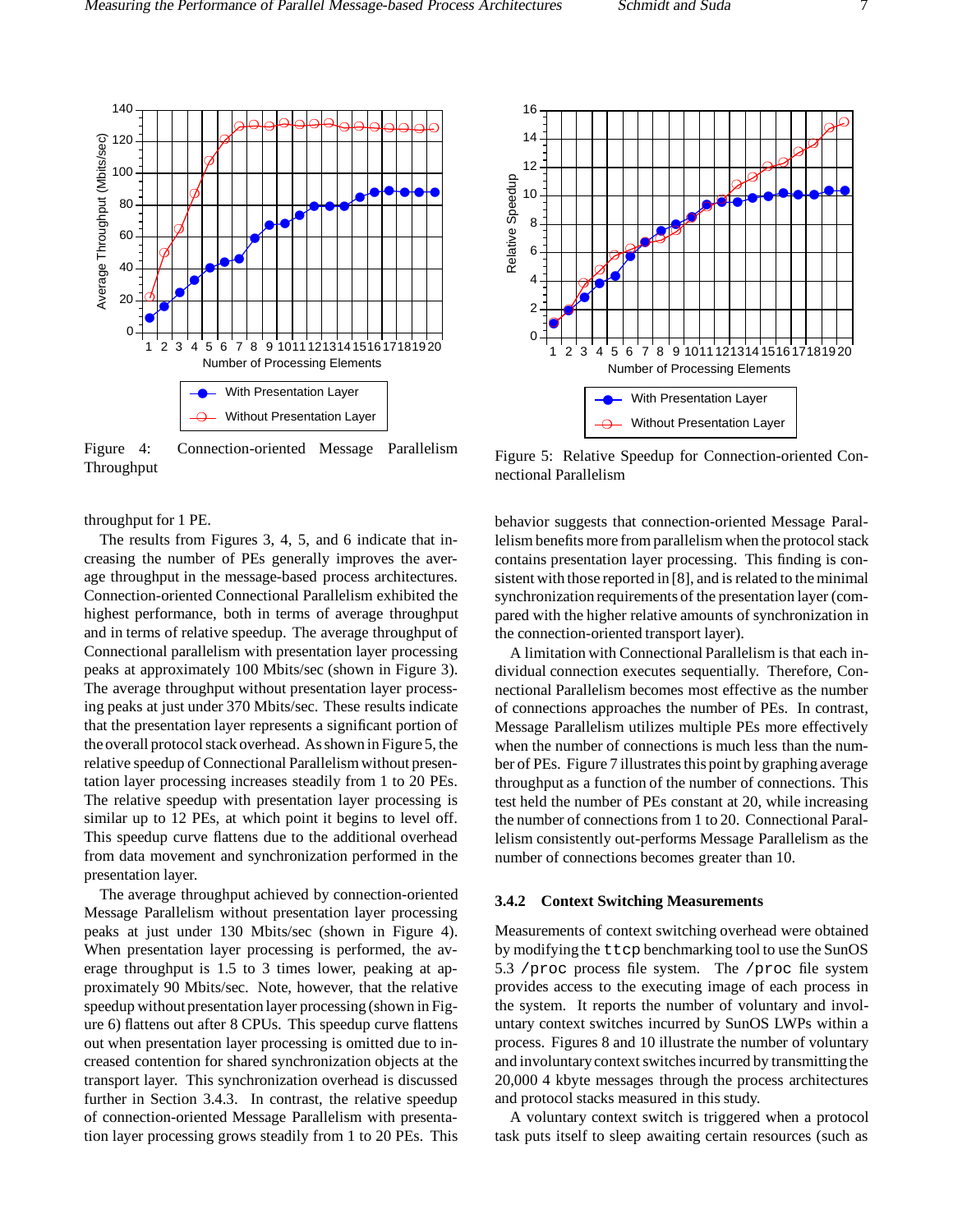

● ❍ 2 3 4 5 6 7 8 9 1011 121314 1516 1718 1920 Number of Processing Elements **With Presentation Layer** ❍ Without Presentation Layer

Figure 6: Relative Speedup for Connection-oriented Message Parallelism

● ●

Relative Speedup

Relative Speedup

❍ ❍

I/O devices or synchronization locks) to become available. This causes the SunOS kernel to preempt the current thread of control and perform a context switch to another thread of control that is capable of executing protocol tasks immediately. For each combination of process architecture and protocol stack, voluntary context switching increases fairly steadily as the number of PEs increase from 1 through 20 (shown in Figures 8 and 10).

An involuntary context switch occurs when the SunOS kernel preempts a running unbound thread in order to schedule another thread of control to execute other protocol tasks. The SunOS scheduler preempts an active thread of control every 10 milliseconds when the time-slice alloted to its LWP expires. Note that the rate of growth for involuntary context switching shown in Figures 8 and 10 remains fairly consistent as the number of PEs increase.

Connectional Parallelism incurred the lowest levels of context switching for the connection-oriented protocol stack, compared with Message Parallelism. In the Connectional Parallelism process architecture, after a message has been demultiplexed onto a connection, all that connection's context information is directly accessible within the address space of the associated thread of control. Thus, a thread of control in Connectional Parallelism processes its connection's messages without incurring additional context switching overhead.

#### **3.4.3 Synchronization Measurements**

Measurements of synchronization overhead were collected to determine the amount of time spent acquiring and releasing locks on mutex objects during protocol processing on the 20,000 4 kbyte messages. Unlike context switches, the SunOS 5.3 /proc file system does not maintain accurate



Figure 7: Comparison of Connectional Parallelism and Message Parallelism

metrics on synchronization overhead. Therefore, these measurements were obtained by bracketing the mutex operations with calls to the gethrtime system call. This system call uses the SunOS 5.3 high-resolution timer, which expresses time in nanoseconds from an arbitrary time in the past. The time returned by the gethrtime system call is not subject to resetting or drifting since it is not correlated with the current time of day.

Figures 9 and 11 indicate the total time (measured in msecs) used to acquire and release locks on mutex objects. These tests were performed using Connectional Parallelism and Message Parallelism to implement a connection-oriented protocol stack that contained data-link, network, transport, and presentation layer functionality. Connection-oriented Connectional Parallelism (shown in Figure 9) exhibited the lowest levels of synchronization overhead, which peaked at approximately 700 msecs. This synchronization overhead was approximately 1 order of magnitude lower than the results shown in Figures 11. Moreover, the amount of synchronization overhead incurred by Connectional Parallelism did not increase significantly as the number of PEs increased from 1 to 20. This behavior occurs since after a message is demultiplexed onto a PE/connection, few additional synchronization operations are required.

The synchronization overhead incurred by connectionoriented Message Parallelism (shown in Figure 11) peaked at just over 6,000 msecs. Moreover, the rate of growth increased fairly steadily as the number of PEs increased from 1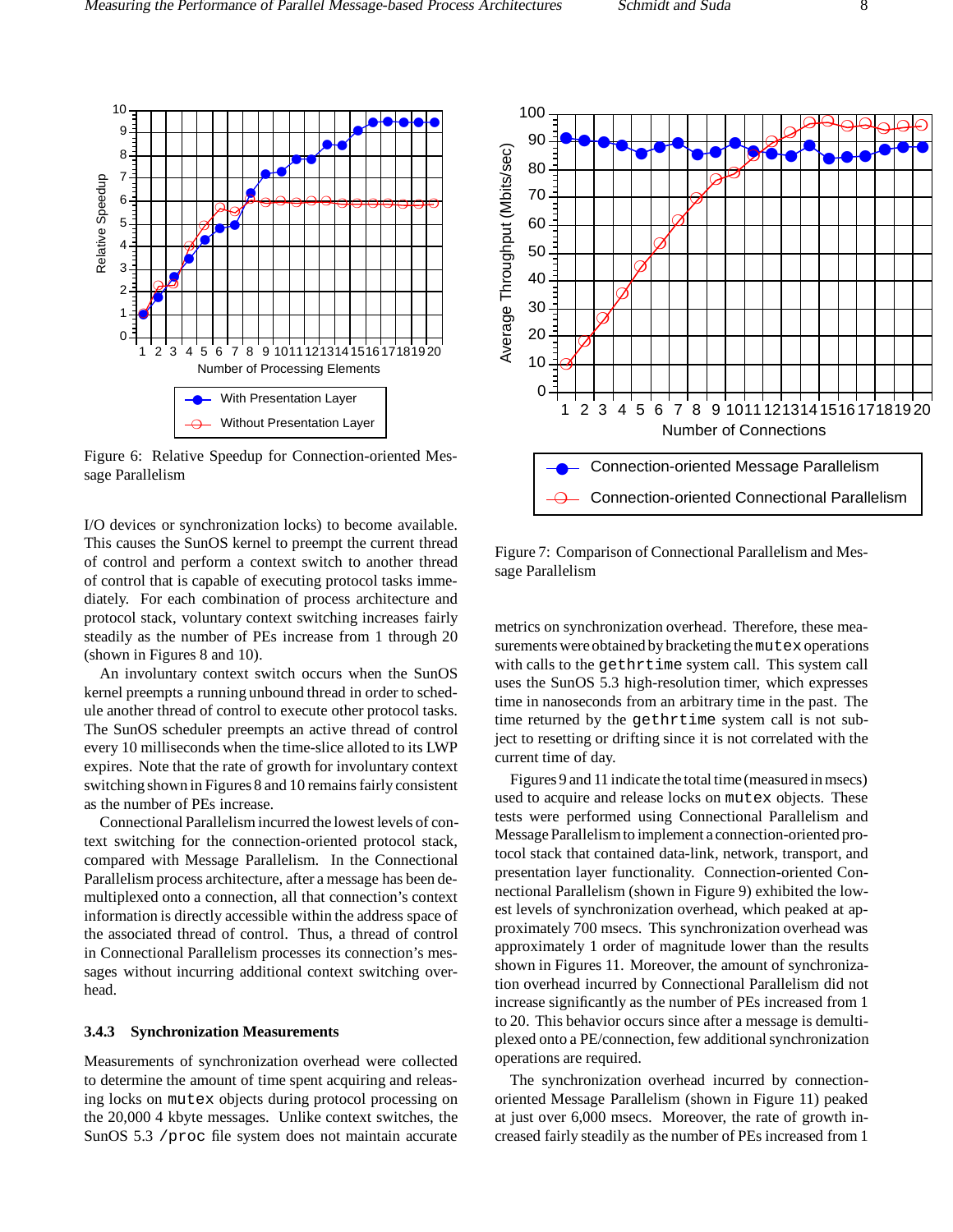

Figure 8: Connection-oriented Connectional Parallelism Context Switching

to 20. This behavior occurs from the lock contention caused by mutex objects that serialize access to connection demultiplexing mechanisms at the transport layer.

### **3.4.4 Summary of Observations**

The following observations resulted from conducting performance experiments on message-based process architectures for a connection-oriented protocol stack:

- Connectional Parallelism is more suitable than Message Parallelism as the number of connections approaches the number of PEs. Message Parallelism, on the other hand, is more suitable when the number of active connections is significantly less than the number of available PEs. In addition, unlike Connectional Parallelism, Message Parallelism is suitable for connectionless applications.
- Connection-orientedMessage Parallelism benefits more from parallelism when the protocol stack contains presentation layer processing. As shown in Figure 6, the speedup curve for connection-oriented Message Parallelism without presentation layer processing flattens out after 8 PEs. In contrast, when presentation layer processing is performed, the speedup continues until 16 PEs. This behavior results from the relatively low amount of synchronization overhead associated with parallel processing at the presentation layer. In contrast, the relative speedup for Connectional Parallelism without presentation layer processing continues to increase steadily up to 20 PEs (shown in Figure 5). Connectional Parallelism performs well in this case due to its low levels of synchronization and context switching overhead.
- The relative cost of synchronization operations has a substantial impact on process architecture perfor-



Figure 9: Connection-oriented Connectional Parallelism Synchronization Overhead

mance. On the SPARCcenter 2000 shared memory multi-processor running SunOS 5.3, the Connectional Parallelism and Message Parallelism process architectures benefit from their use of inexpensive adaptive spinlocks. We conjecture that a multi-processor platform possessing different synchronization properties would produce significantly different results. For example, if the experiments reported in this paper were replicated on a non-shared memory, message-passing transputer platform, it is likely that the performance of the messagebased process architectures would have decreased significantly.

# **4 Concluding Remarks**

This paper describes performance measurements obtained by using the ASX framework to parallelize a connection-oriented protocol stack implemented with Connectional Parallelism and Message Parallelism process architectures. The ASX framework provides an integrated set of object-oriented components that facilitate experimentation with different types of process architectures on multi-processor platforms. By decoupling the protocol-specific functionality from the underlying process architecture, the ASX framework increased component reuse and simplified the development, configuration, and experimentation with parallel protocol stacks.

The experimental results presented in this paper demonstrate that to increase performance significantly, the speed-up obtained from parallelizing a protocol stack must outweight the context switching and synchronization overhead associated with parallel processing. If these sources of overhead are large, parallelizing a protocol stack will not yield substantial benefits. Compared with Connectional Parallelism, the Message Parallelism process architecture exhibited rela-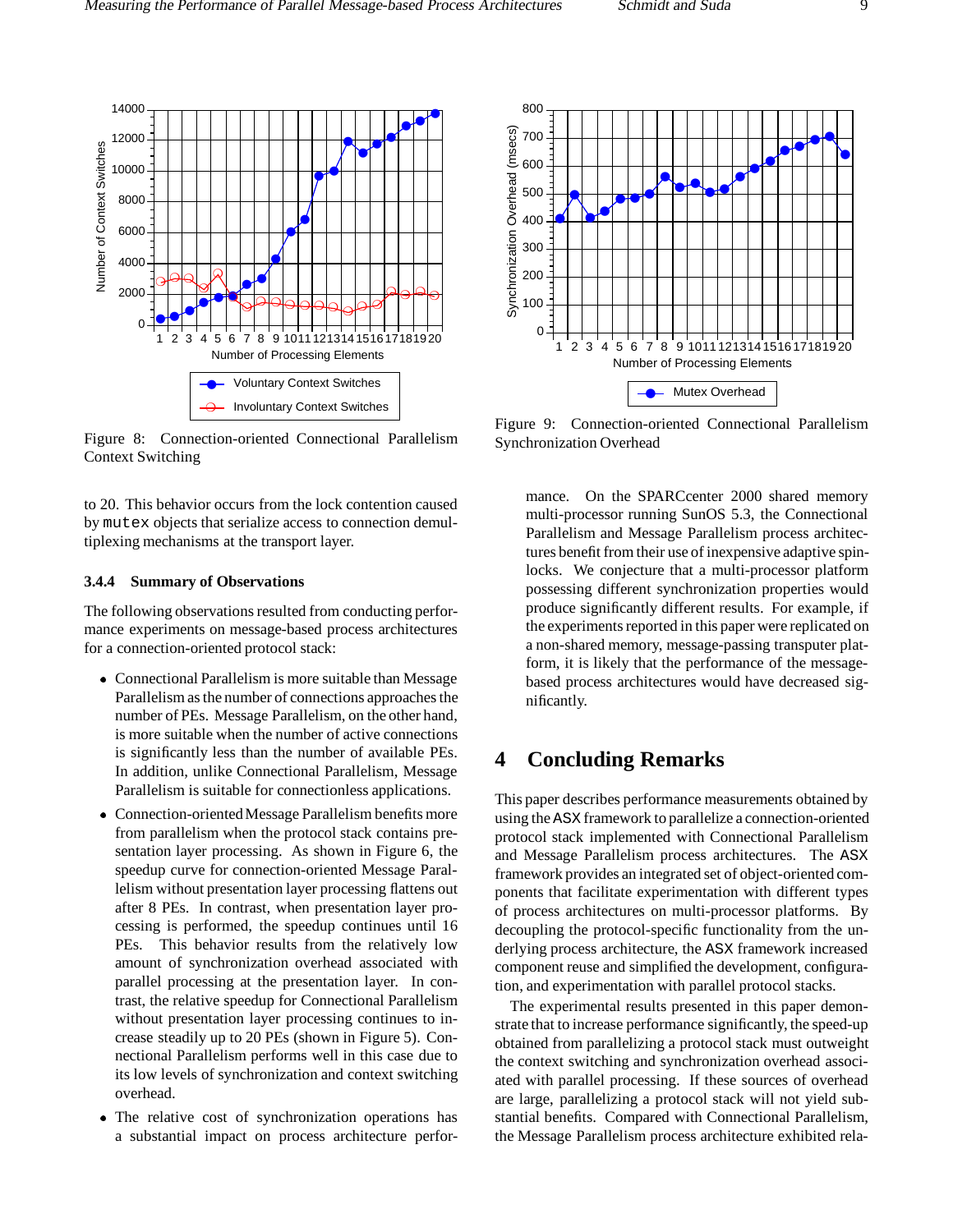

Figure 10: Connection-oriented Message Parallelism Context Switching

tively high levels of context switching and synchronization overhead. This overhead helps to account for the higher performance exhibited by Connectional Parallelism. In general, the results from these experiments underscore the importance of the process architecture on parallel communication subsystem performance.

Components in the ASX framework are freely available via anonymous ftp from ics.uci.edu in the file gnu/C++ wrappers.tar.Z. This distribution contains complete source code, documentation, and example test drivers for the ASX C++ components. Components in the ASX framework have been ported to both UNIX and Windows NT. The ASX framework is currently being used in a number of commercial products including the AT&T Q.port ATM signaling software product [15], as well as the network management subsystems in the Ericsson EOS project [9] and the Motorola Iridium global personal communications system.

# **References**

- [1] D. C. Schmidt and T. Suda, "Transport System Architecture Services for High-Performance Communications Systems," *IEEE Journal on Selected Areas in Communication*, vol. 11, pp. 489–506, May 1993.
- [2] M. Zitterbart, B. Stiller, and A. Tantawy, "A Model for High-Performance Communication Subsystems," *IEEE Journal on Selected Areas in Communication*, vol. 11, pp. 507–519, May 1993.
- [3] J. C. Mogul and A. Borg, "The Effects of Context Switches on Cache Performance," in*Proceedings of the* 4th *International Conference on Architectural Support for Programming Languages and Operating Systems (ASPLOS)*, (Santa Clara, CA), ACM, Apr. 1991.



Figure 11: Connection-oriented Message Parallelism Synchronization Overhead

- [4] Mats Bjorkman and Per Gunningberg, "Locking Strategies in Multiprocessor Implementations of Protocols," in *Proceedings of the SIGCOMM Symposium on Communications Architectures and Protocols*, (San Francisco, California), ACM, 1993.
- [5] J. Jain, M. Schwartz, and T. Bashkow, "Transport Protocol Processing at GBPS Rates," in *Proceedings of the SIGCOMM Symposium on Communications Architectures and Protocols*, (Philadelphia, PA), pp. 188–199, ACM, Sept. 1990.
- [6] N. C. Hutchinson and L. L. Peterson, "The *x*-kernel: An Architecture for Implementing Network Protocols," *IEEE Transactions on Software Engineering*, vol. 17, pp. 64–76, January 1991.
- [7] M. Goldberg, G. Neufeld, and M. Ito, "A Parallel Approach to OSI Connection-Oriented Protocols," in *Proceedings of the* 3rd *IFIP Workshop on Protocols for High-Speed Networks*, (Stockholm, Sweden), May 1992.
- [8] E. M. Nahum, D. J. Yates, J. F. Kurose, and D. Towsley, "Performance Issues in Parallelized Network Protocols," in *The Operating Systems Design and Implementation conference*, USENIX Association, November 1994.
- [9] D. C. Schmidt and T. Suda, "An Object-Oriented Framework for Dynamically Configuring Extensible Distributed Communication Systems," *IEE Distributed Systems Engineering Journal (Special Issue on Configurable Distributed Systems)*, December 1994.
- [10] D. Presotto, "Multiprocessor Streams for Plan 9," in *Proceedings of the United Kingdom UNIX User Group Summer Proceedings*, (London, England), Jan. 1993.